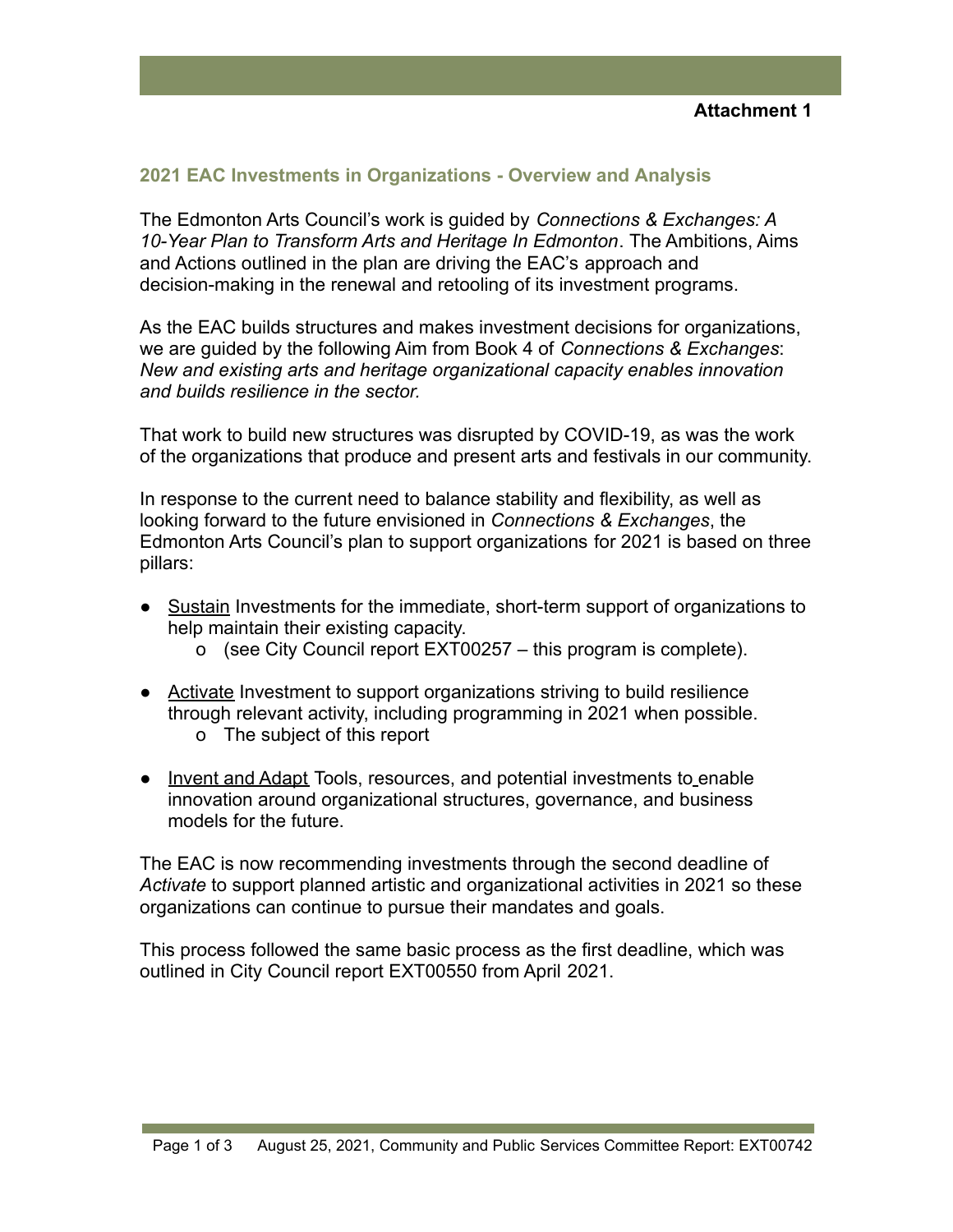## **Activate: Major Themes**

The following themes emerged from the assessment process at this second deadline.

## Resilience and Realistic planning

- Most applicants are actively working to maintain their organizations and pursue their mandates and goals.
- The time elapsed between the deadlines allowed many organizations to present more coherent plans than their colleagues could at the January deadline. It then followed that those with less clear plans were not viewed as sympathetically.
- COVID-risk planning (or the articulation of that planning) remained inconsistent amongst the applicants.

# Financial Shifts

- The relative impact of COVID-19 closures was more visible at this deadline. Financial contractions were more apparent, as year-end financial statements have begun to reflect the year of reduced activities.
- Several grant amounts have been recommended at lower levels because of this continued reduction in activity.
- Some organizations continued to pay artists, even when unable to program or perform. This was assessed positively.
- Assessors then debated an acceptable level of financial risk for an arts organization to have taken (or not taken) in these circumstances. No conclusion was reached.

## Payment of Artists

- The pay of artists and staff was again a significant point of discussion for these assessors. This is not a new issue and was highlighted at the January assessment as well.
- Assessors wanted more guidance in the future to discuss and debate the relative value of different organizations, as many are not constituted to pay artists. What is the best way to compare the work of an organization whose primary mandate is to support or educate artists, versus an organization producing artistic work?